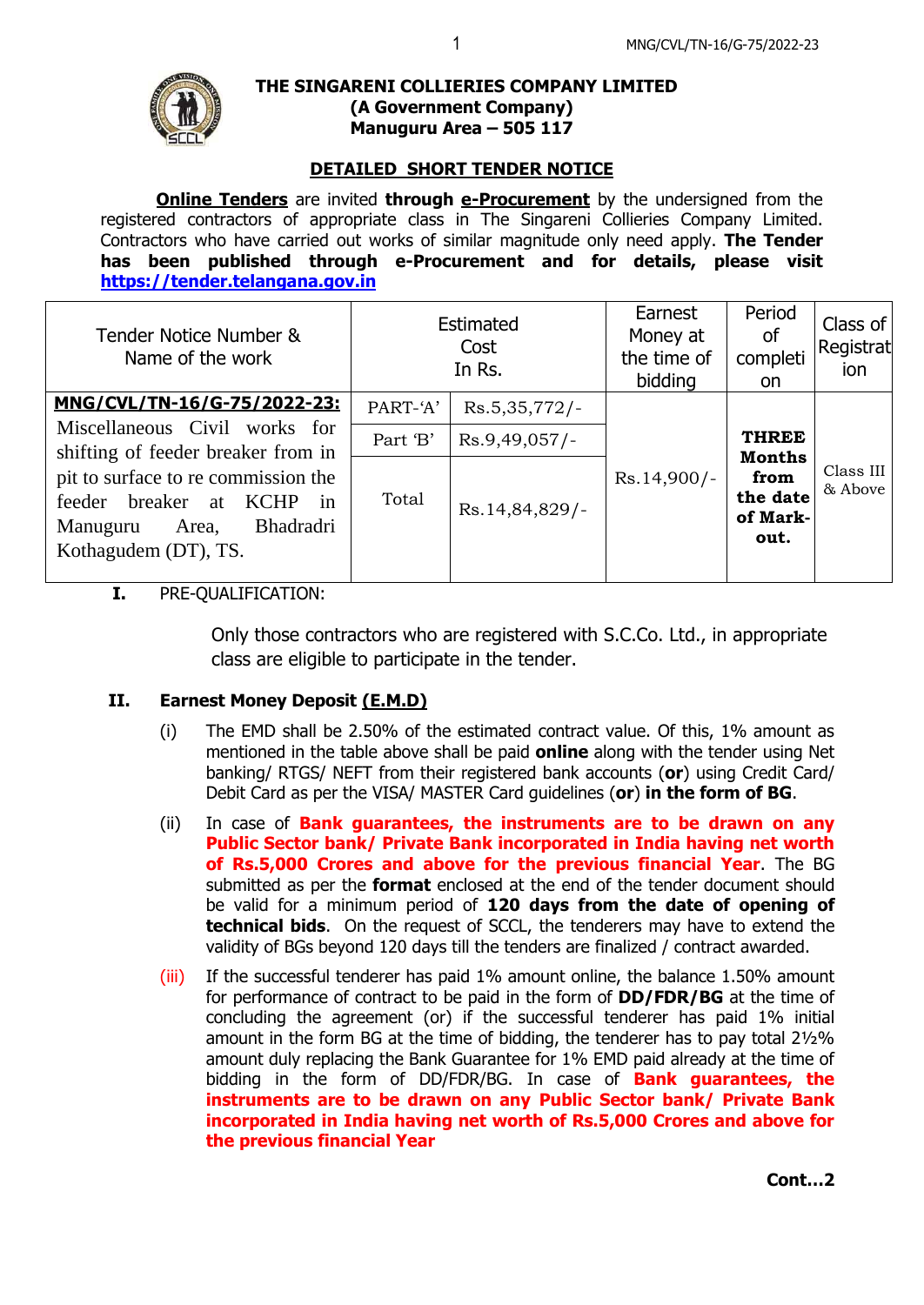## **III. TENDERING PROCEDURE:**

- 1. The bidder shall scan and upload the following documents while participating in the tender
	- a) Contractor registration certificate issued by SCCL valid as on the date of opening of bids.
	- b) EMD instrument.
- 2. **The ceiling of tender premium shall be 5%.**
- 3. The price bids of the bidders who have submitted the above documents will be opened on the specified date. In case of extension of the date of opening of bids, suitable corrigendum will be published in the e-procurement platform.

### 4. **Dates for submission / opening of bids:**

- (a) Bid submission Start Date and Time **17.06.2022** from 09:00 P.M.
- (b) Last date for Submission of Bids online is **24.06.2022** up to 04:30 PM.
- (c) The **Price Bids** will be opened at 05:00 PM on **24.06.2022**, at the Office of AGM (Civil)/MNG.
- 5. The Tenderer has to keep his tender valid for **120 days** from the date of opening of price bids.
- 6. The success tenderer shall submit copy of GST registration certificate /PAN card at the time of concluding the agreement.

### **IV. OTHER INFORMATION TO THE BIDDER:**

# 1. **Submission of hard copies of the documents & original E.M.D. instruments:**

The Department will notify the successful bidder for submission of hard copy of registration certificate and original EMD uploaded at the time of bidding.

Further after award of work, the 2½% EMD for performance of contract is to be kept valid **for a period of 30 MONTHS (i.e. Period of completion plus Defect liability period 24 months plus 3 months) for NIT No. MNG/CVL/TN-16/G-75/2022-23** as stated in pre paras.

2. If any successful bidder fails to submit the above within the stipulated time, they will be suspended from participating in the tenders on e-procurement for a period of **three years**.

#### 3. **e-Procurement Transaction Fee:**

The participating bidder should pay e-procurement Transaction Fee @ 0.03% on the estimated contract value of the work subject to prevailing ceiling amounts with GST online.

Further, successful bidder has to pay e-procurement corpus fund at 0.04% of Estimated Contract Value of the work subject to prevailing ceiling amounts before entering in to the agreement. However, there will not be any charges toards e-procurement fund in case of works with ECV less than and up to Rs. 10 Lakhs.